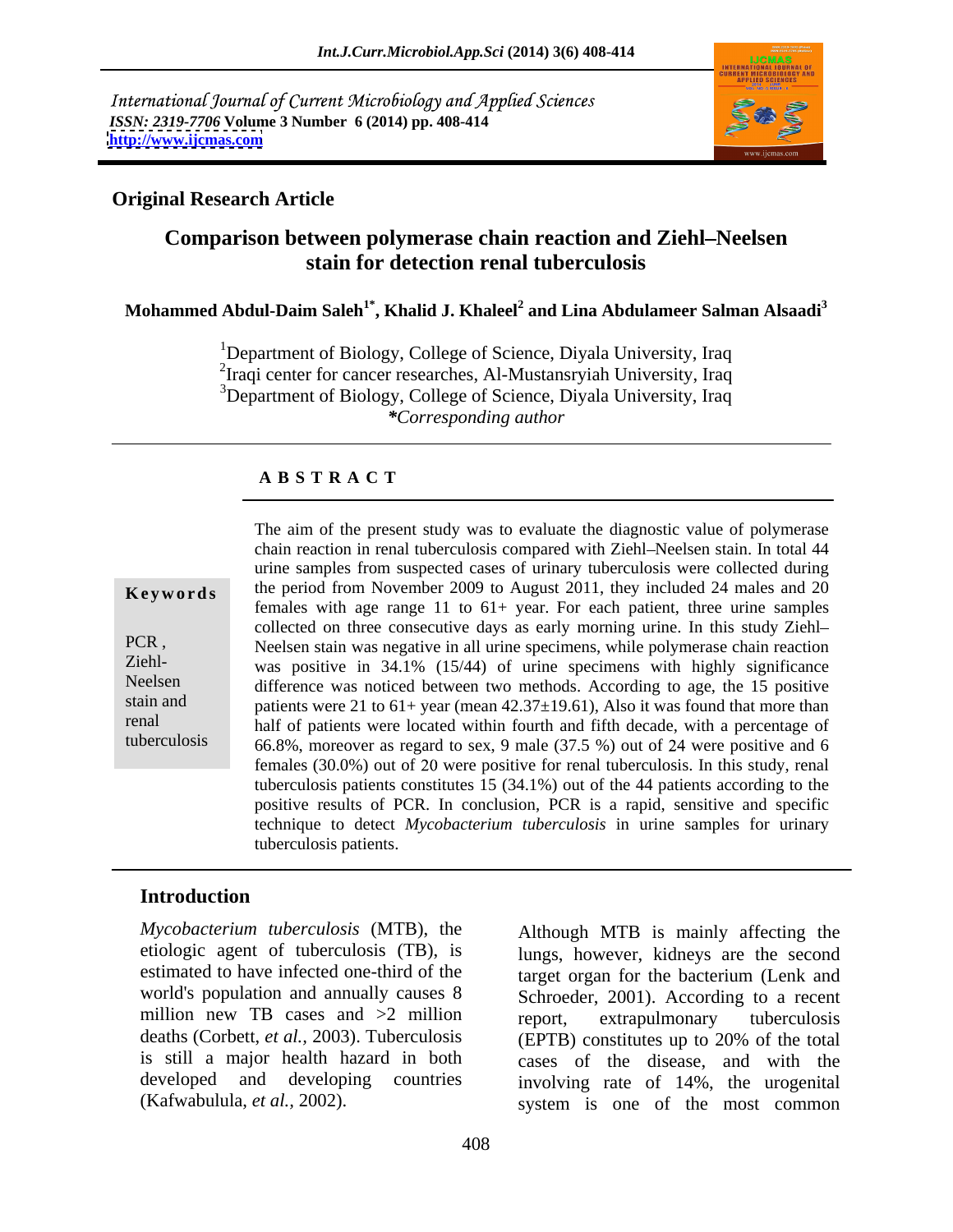affected sites (Yazdani, *et al.,* 2008). According to (Warren, *et al.,* 2002) statement, "While renal TB is uncommon in developed countries, as many as 15 to 20% of TB patients in developing countries are found with *M. tuberculosis* in the urine". The infection almost always affects the kidneys during the primary exposure to infection but does not present have renal tuberculosis were chosen from clinically. The course of renal tuberculosis may be indolent, with the appearance of few, if any, symptoms. Presentation is November 2009 to August 2011. They usually late and symptoms usually occur presented with dysuria, hematuria, flank as a result of nonspecific urinary tract pain and pyuria. They included 24 males infection (Nawaz Khan and Chandramoha, and 20 females with age range 11 to 61+<br>2004). Genitourinary TB (GUTB) is vear. For each patient, three urine samples usually caused by metastatic spread of collected on three consecutive days as organisms through the blood stream during early morning urine. The specimens were the initial infection. Active disease results pooled and centrifuged at 3000 g for 20 from the reactivation of the initial min. Supernatant was removed and the infection (Cek, *et al.,* 2005). The pellet was divided into two part. One part diagnostic criterion for GUTB is the was used for acid fast staining by the isolation of Mycobacterium tuberculosis from urine. This is not easy to achieve, as the discharge of organisms into the urine is sporadic and, more importantly, involves few organisms (Menzies, *et al.,* 2007).

Direct smears are often negative and do not differentiate tuberculosis from non-<br>mycobacterium', which include the tuberculous mycobacterium. Culture, causative agent for tuberculosis (Brown, *et*  which is more sensitive, takes 6 to 8 weeks  $al., 2007$ . because of the slow growth rate of mycobacterium (Verhagen, *et al.,*  $2011$ ). Although the Ziehl–Neelsen  $(Z.N.)$ stain is rapid and inexpensive, it lacks sensitivity (Leung, *et al.,* 2010). The advent of polymerase chain reaction (PCR) as a diagnostic tool has opened new possibilities for diagnosing TB (Figueiredo, *et al.,* 2009). PCR is thought to be a potential tool to overcome the limitations of sensitivity and specificity of mycobacterial conventional diagnostic till violet becomes faint 8. Blot dry<br>methods (Dochviri. *et al.*, 2005). 9. View under oil immersion lens methods (Dochviri, *et al.,* 2005).

The current study was performed aiming

to compare between the PCR technique and other conventional method such as Ziehl-Neelsen stain (Acid fast stain) for diagnosis of renal tuberculosis.

# **Materials and Methods**

Forty four patients clinically suggested to have renal tuberculosis were chosen from the Nephrology Department in Baghdad Teaching Hospital, during period from and 20 females with age range 11 to 61+ year. For each patient, three urine samples Ziehl-Neelsen method and other part was used for PCR analysis.

## **Ziehl–Neelsen stain (AFB)**

Purpose: Used in the demonstration of acid-fast bacteria belonging to the genus 'mycobacterium', which include the *al.,* 2007).

## **Procedure**

1. Prepare smear . 2. Air dry and heat fix it. 3.Rinse in carbol fuchsin .4. Light a cotton swab and hold it underneath until steam appears. 5.Wash with dilute hydrochloric acid until a faint pink color remains. 6. Counterstain with Methylene Blue Chloride for a minute .7. Wash with gentle water till violet becomes faint 8. Blot dry .9. View under oil immersion lens (Brown, *et al.,* 2007).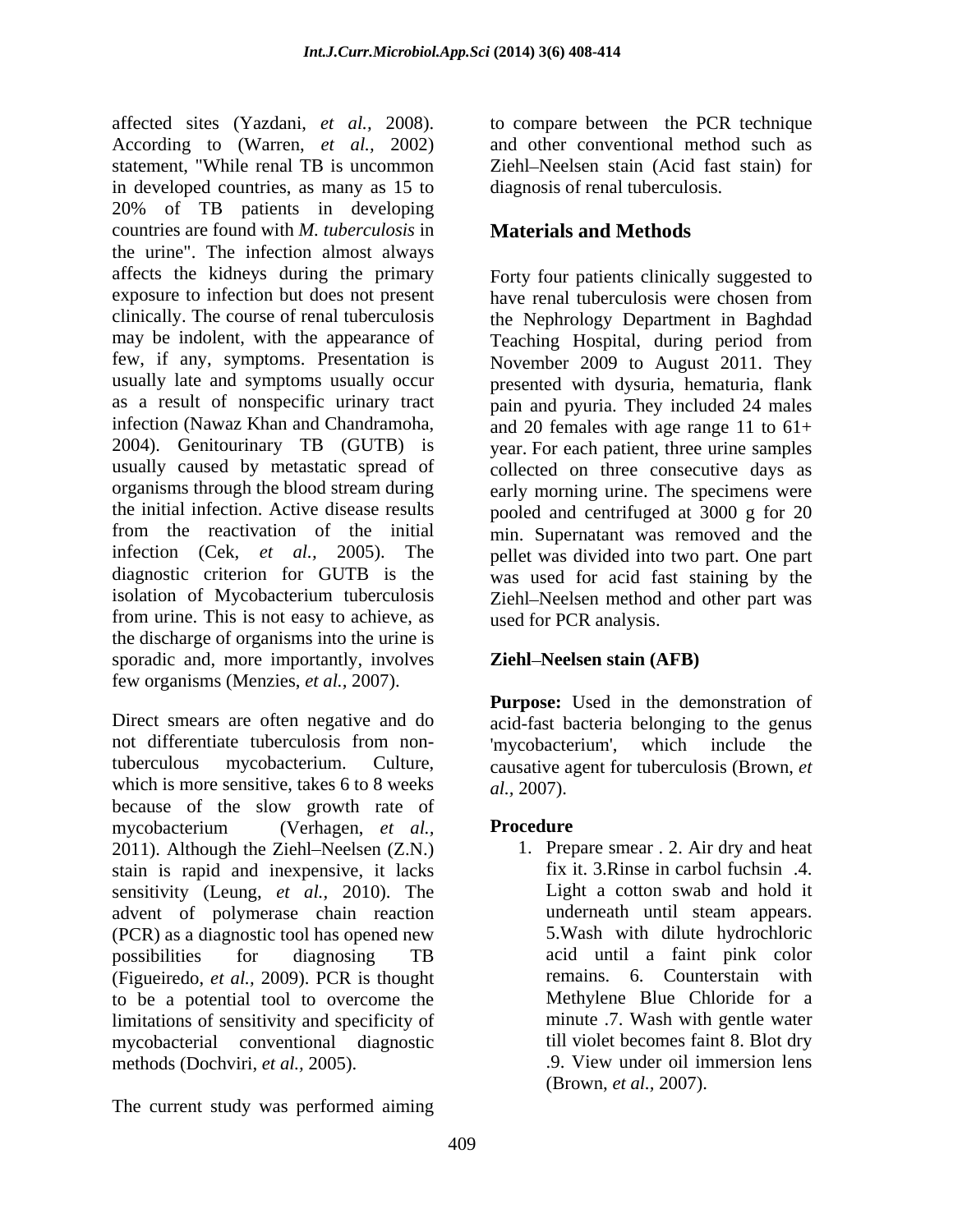The urine specimens were prepared for the most influencing factor in prognosis, PCR amplification according to the table (1) showed the distribution of following protocol:Sediments were suspected TB patients according to age. It washed three times with an equal volume wasfound that the age of suspected TB of Tris-EDTAbuffer (10 mM Tris-HCL, 1 mM EDTA; pH: 8.0) at 5000-x g for 5 with a mean age of  $48.45 \pm 21.15$  year, as min. The resulting pellet was resuspended shown in table (1). Moreover, regarding in 0.25 mL of Tris-EDTA buffer and then suspected TB patients, the males (54.6 %) boiled for 20 min. After centrifuged at are more than females (45.4 %) with the 5000-x g for 5 min, 5  $\mu$ l of the supernatant was analyzed by PCR in a 50 µl reaction mixture. The PCR reaction mixture contained 50 mM KCL, 10 mM Tris-HCl, pH: 8.3, 1.5 mM MgCl2, 200 μM deoxynucleoside triphosphates (dNTP), 2.5 U Taq polymerase and  $0.5 \mu M$  (each) of the primers. The primer sets used to amplify the 123-bp IS 6110 gene fragment consisted of TBC1 (CCT GCG AGC GTA GGC GTC GG) and TBC2 (CTC GTC CAG GGC CGC TTC GG). The reaction mixture was subjected to 30 cycles of amplification (95°C, 30 sec; 68°C, 30 sec; 72°C, 30 sec) followed by a 5 min extension at  $72^{\circ}$ C (2). 15 µl of the amplification products were analyzed by electrophoresis in an ethidium bromide stained 2% agarose gel (Sambrook, *et al.*,  $\qquad \qquad$  **Total**  $\qquad$  **44**  $\qquad$  **100** 1989).

Data were collected and analyzed by using SPSS version 20 for windows, which were included statistical tables (frequencies, percentages and Pearson correlation).

Renal tuberculosis is the most common site of extra-pulmonary tuberculosis. This infection can result in cessation and destruction of renal mass and healing can lead to strictures, obstruction and infection

**DNA extraction and PCR analysis** causing renal functional loss and failure (3).In fact, age at infection seemed to be patients ranged between (11-61+) year, ratio of  $(1:0.83)$  as shown in table  $(2)$ .

**Table.1** Distribution of suspected TB patients according to age

|                         | suspected patients     |                |
|-------------------------|------------------------|----------------|
| Age groups Number       |                        | $\frac{6}{10}$ |
|                         |                        |                |
| $\frac{(years)}{11-20}$ |                        | 2.3            |
| $21-30$                 |                        | 6.8            |
| $31-40$                 |                        | 13.6           |
| $ 41-50$                | 11                     | 31.8           |
| $51-60$                 |                        | 25.0           |
| $ 61+$                  |                        | 20.5           |
| <b>Total</b>            | $\boldsymbol{\Lambda}$ | <b>100</b>     |
| Mean                    | $\log$ 48.45±21.15     |                |
| (years)                 |                        |                |

**Table.2** Sex distribution of studied group

| $51.55$ version zo for windows, which were |                                  |                       |            |
|--------------------------------------------|----------------------------------|-----------------------|------------|
| included statistical tables (frequencies,  |                                  | suspected TB patients |            |
| percentages and Pearson correlation).      |                                  | <b>Number</b>         |            |
|                                            | $M_{\odot}$ l                    |                       | 54.6       |
| <b>Results and Discussion</b>              |                                  |                       | 45.4       |
|                                            |                                  |                       | <b>100</b> |
| Renal tuberculosis is the most common      | $\vert$ M/F ratio $\vert$ 1:0.83 |                       |            |

Renal tuberculosis is still one of the major health problems in the many countries including Iraqi (Bates, *et al.*, 1993). One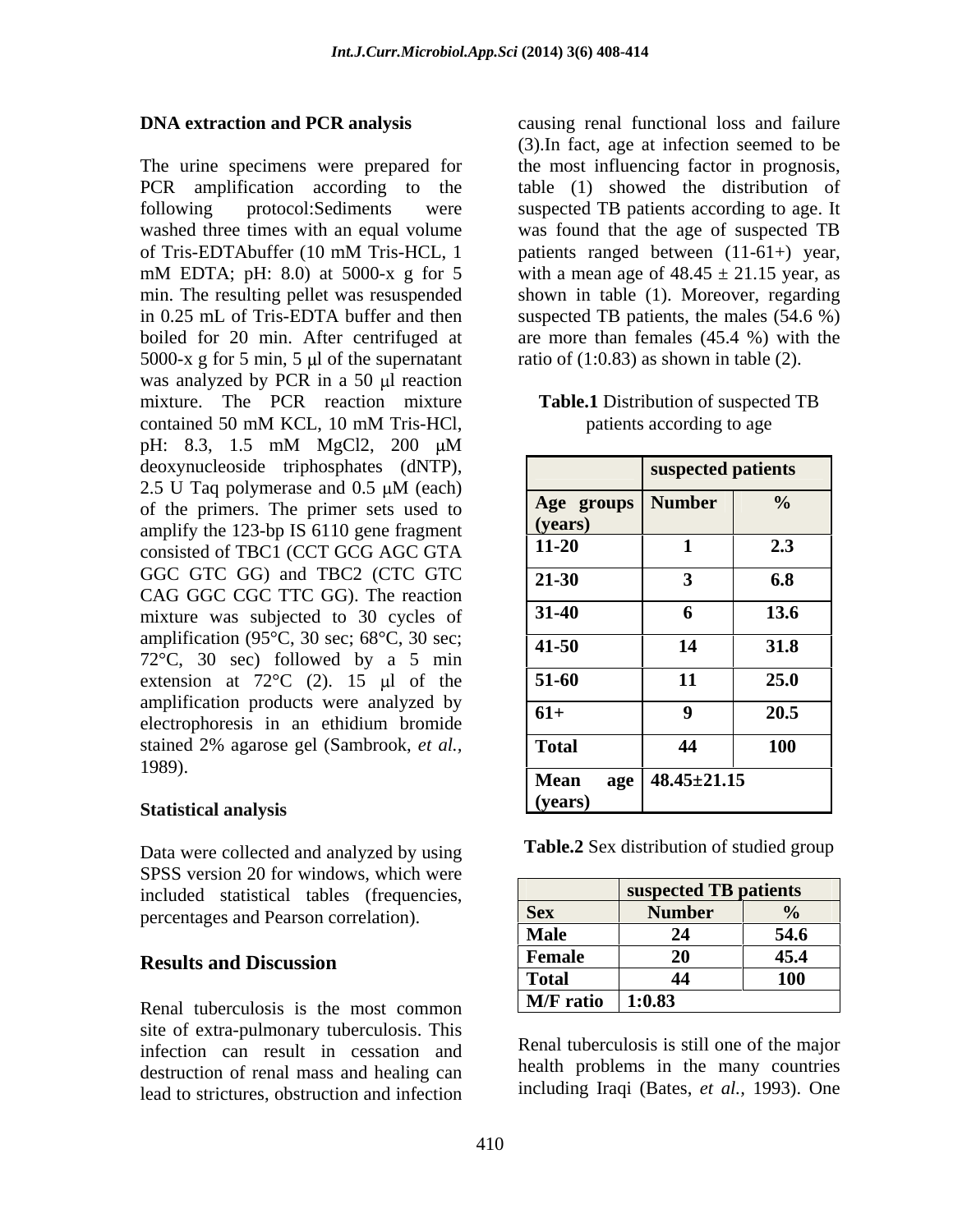of the principle reasons for the failure of not easy to achieve as the discharge of T.B control programs, is inability to detect infectious cases early enough (Moussa, *et*  more importantly involves few organisms. *al.,* 2000). Mycobacteria are usually Therefore, single specimen was likely to present in relatively small number in most be false negative and at least 3 first clinical samples including urine (16). morning specimens should be collected to There were two methods were used for give the highest yield (Chain, *et al.*, 1995). diagnosis of renal tuberculosis in this study. The first method by using Ziehl polymerase chain reaction (PCR) has been Neelsen stain for detection of applied in this study. *Mycobacterium tuberculosis*. In this study Ziehl-Neelsen stain was negative in all PCR was positive in 34.1% (15/44) of

Direct smears are often negative and do<br>methods as shown in table (3). not differentiate tuberculosis from nontuberculous mycobacterium. Although the Ziehl-Neelsen stain is rapid and reported that a significant difference has inexpensive, but it lacks sensitivity. The laboratory diagnosis of tuberculosis is<br>
Neelsen stain for detection TB infection. based on traditional methods i.e. Moreover (Van-Vollenhoven, *et al.*, 1996) examination of Z-N staining smear and culture on Lowenstein- Jensen  $(L-J)$ medium, while the diagnostic criterion for genitourinary tuberculosis has based on the isolation of *Mycobacterium tuberculosis* from urine*.* However, this is

organisms into the urine is sporadic and Another advanced method such as applied in this study.

urine specimens (table 3). urine specimens with highly significance PCR was positive in 34.1% (15/44) of difference was noticed between two methods as shown in table (3). Additionally, the results of this study agreed with (Kamyshan, *et al.,* 2003) who been noticed between PCR and Ziehl Neelsen stain for detection TB infection. Moreover (Van-Vollenhoven, *et al.,* 1996) has found that a considerable difference among PCR and Ziehl-Neelsen stain for investigating renal tuberculosis and the percentage of positivity were lower when using Ziehl-Neelsen method.

| <b>Methods</b> | Number of<br>suspected TB | <b>Frequency of</b> |      | significance                            |
|----------------|---------------------------|---------------------|------|-----------------------------------------|
|                | patients                  | positive cases      |      |                                         |
| Ziehl-Neelsen  |                           | ------              |      | 0.001                                   |
| stain (AFB)    |                           |                     |      | $\mathbf{r}$ $\mathbf{r}$ $\alpha$<br>ᄖ |
| Polymerase     |                           |                     | 34.1 |                                         |
| chain reaction |                           |                     |      |                                         |

**Table.3** Comparison between polymerase chain reaction and Ziehl–Neelsen stain according to suspected TB patients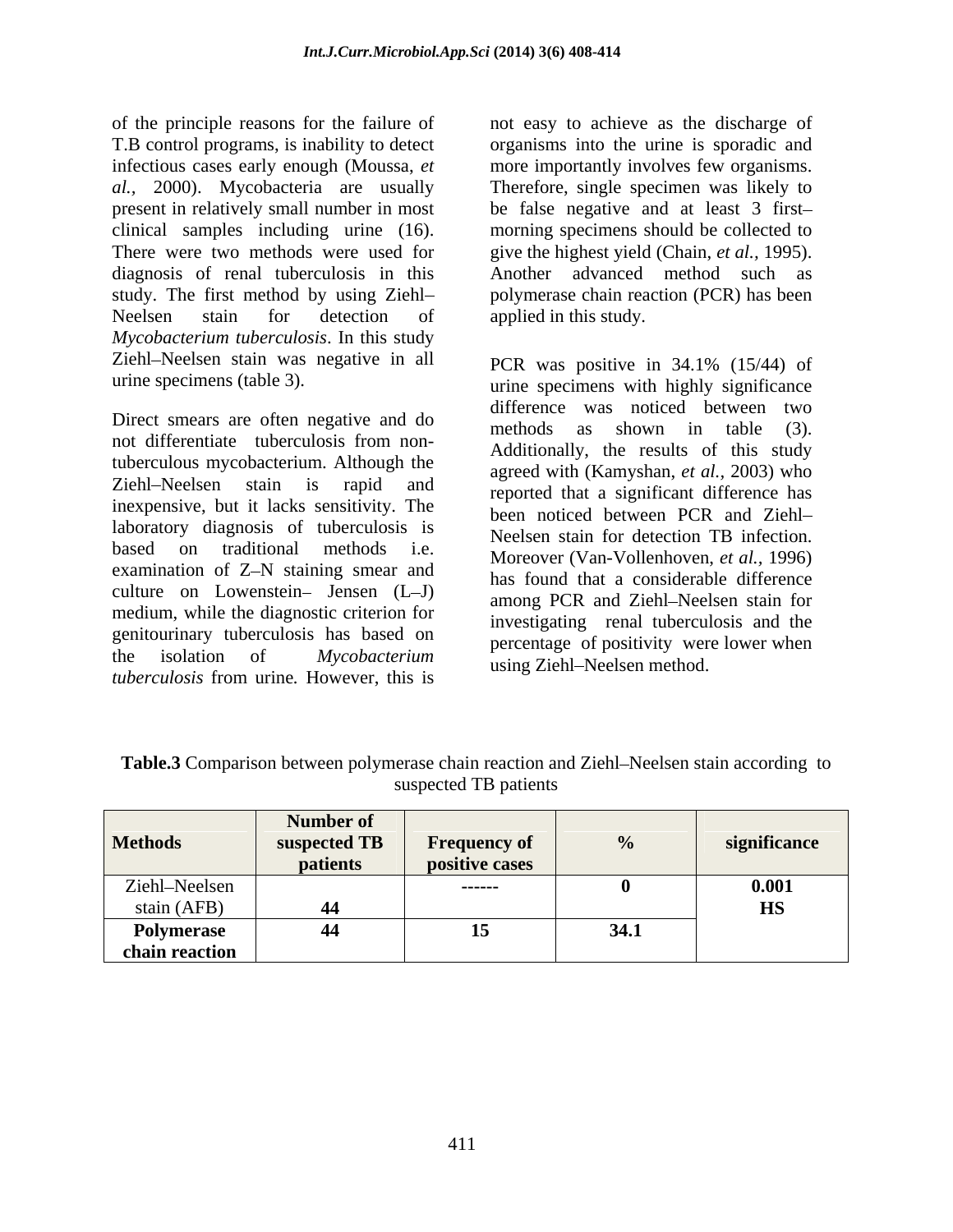|                           |        | infected patients |
|---------------------------|--------|-------------------|
| <b>Age groups (years)</b> | Numher |                   |
| $11-20$                   |        |                   |
| 21.20                     |        |                   |
| -31-46                    |        |                   |
| 41-50                     |        | 20.               |
| 51-60                     |        |                   |
| 61+                       |        | $12.2$            |
| Total                     |        |                   |
| <b>Mean age (years)</b>   |        | $42.37 \pm 19.61$ |

| <b>Table.4</b> Distribution of infected TB patients according to age<br>$\overline{\phantom{a}}$ |  |  |
|--------------------------------------------------------------------------------------------------|--|--|
|                                                                                                  |  |  |

**Table.5** Distribution of infected TB patients according to sex

|              | Number of                |    | infected TB patien       |
|--------------|--------------------------|----|--------------------------|
| <b>Sex</b>   |                          |    |                          |
| <b>NT.I.</b> | $\overline{\phantom{a}}$ |    |                          |
| Femal        |                          |    |                          |
| Total        |                          | -- | $241$<br>$\sim$ , $\sim$ |



Figure.1 Gel electrophoresis for PCR product of 786bp (1.5%)agarose for 90 minutes at 60 volt. 1) DNA marker; 2) Negative control ; 3) Positive control; 4 to16) TB positive sample (786 bp band)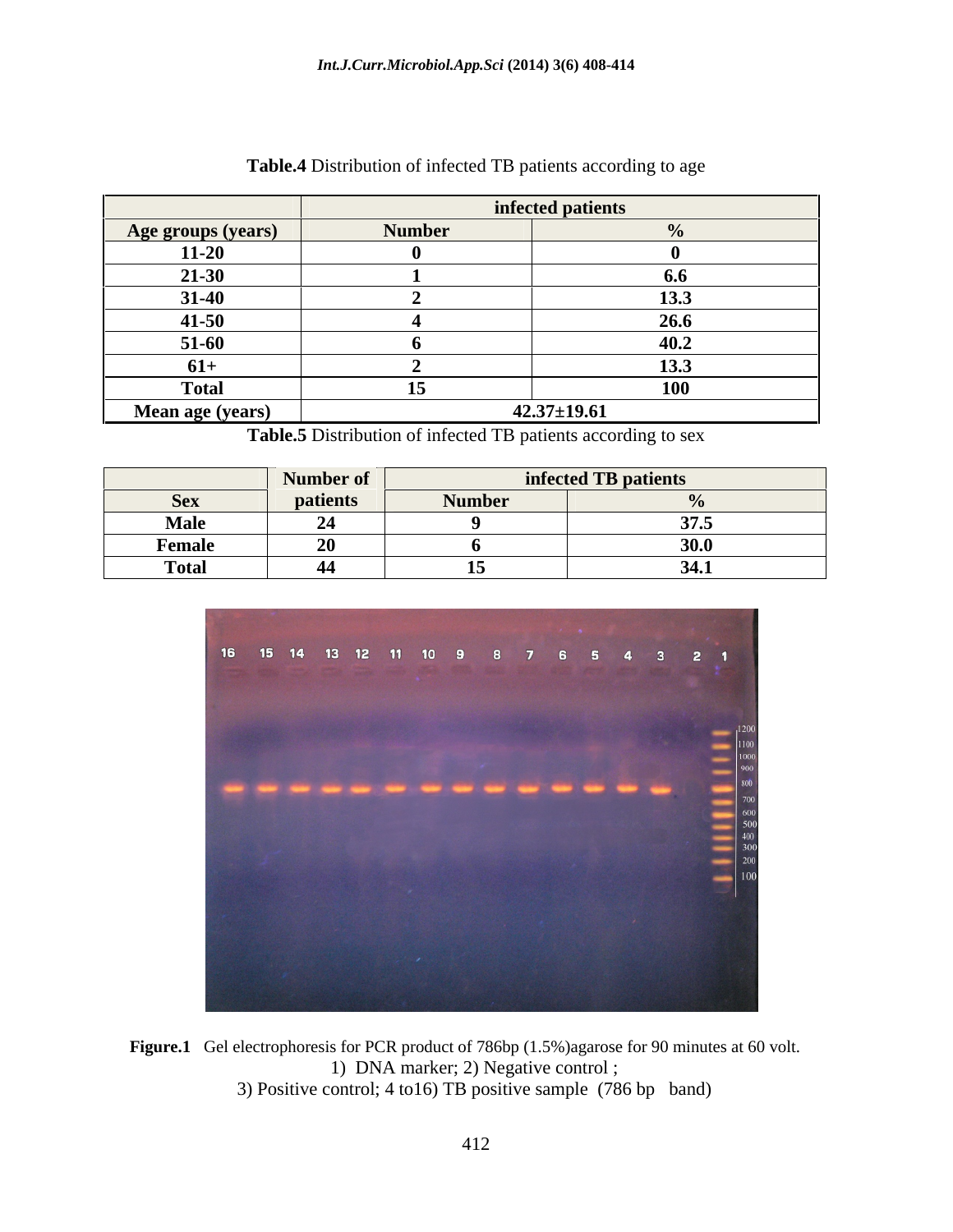According to age, the 15 positive patients References were 21 to 61+ year, Also it was found that more than half of patients were located within fourth and fifth decade, M.S. Direkel, S. Bayram, G. and with a percentage of 66.8%, moreover as  $Durnaz$ , R. 2007. Isolation and regard to sex, 9 male (37.5 %) out of 24 identification of Mycobacterium were positive and 6 females (30.0%) out *tuberculosis* from the urine samples by of 20 were positive for renal tuberculosis as revealed in table (4 and 5). As regard to age, in our study the mean age of positive cases was  $42.37 \pm 19.61$  year. This is in accordance with (Hemal, *et al.*, 2000) who epidemic. Med. stated that the mean age of patients with  $77:1205-1217$ . renal tuberculosis was 43.12 year. As regards to sex in our study 37.5% of males Davidson, R.N. Wall, R. and Pasvol, were positive for T.B while 30.0% of G.2007. "Prospective study of sputum females were positive. This was supported induction, gastric washing, and by (Aslan, *et al.,* 2007) who stated that incidence of renal tuberculosis in males is more than females due to their excessive bation between the same unable to exposure to the sources of tuberculous expectorate". Clin Infect Dis. 11: infections. In this work, renal tuberculosis 1415–1420. patients constitutes 15 (34.1%) out of the Cek, M. Lenk ,S. Naber, K.G.Bishop, 44 patients according to the positive results of PCR (table 5), these result agreement with (Fontana, *et al.,* 1997) who found that 33.6 % of suspected management of genitourinary patients were found to be positive for TB

PCR is a technique used to amplify extremely small amounts of a specific genomic sequence rapidly. The presence of an extremely small number of bacteria can thus be detected within few hours, the corbett, E.L. Watt, C.J. Walker, N. high sensitivity of PCR is particularly useful in paucibacillary situations such as non-pulmonary tuberculosis (renal burden of tuberculosis: global trends tuberculosis) (Hemal, *et al.*, 2000). and interactions with the HIV<br>Springer, *et al.*, (1996) also found that epidemic. *Arch. Int. Med.* 163: 1009-PCR was not only rapid but also more  $1021$ . accurate than traditional methods for the Dochviri. T.Z. Katsitadze .V.A. detection of *M. tuberculosis ,*therefore, PCR is a rapid and sensitive tool to detect T.G. 2005. Detection of Mycobacterium tuberculosis in urine *Mycobacterium tuberculosis* in samples for Urinary tuberculosis (UTB) patients.

# **References**

- Aslan, G. Doruk, E. Emekda, G. Serin, M.S. Direkel, S. Bayram, G. and Durmaz, R. 2007. Isolation and identification of *Mycobacterium tuberculosis* from the urine samples by conventional and molecular methods. *Mikrobivol. Bull*. 41:185-192.
- Bates, J.H. and Stead,W.W. 1993.The history of tuberculosis as a global epidemic. *Med. Clin. Nor. Am.* 77:1205-1217.
- Brown, M. Varia, H. Bassett ,P. Davidson, R.N. Wall, R. and Pasvol, G.2007. "Prospective study of sputum induction, gastric washing, and bronchoalveolar lavage for the diagnosis of pulmonary tuberculosis in patients who are unable to expectorate". *Clin Infect Dis.* 1415–1420.
- M.C. Bjerklund, T.E. Botto ,H. Grabe ,M. Lobel ,B. Redorta, J.P. and Tenke,P. 2005. EAU guidelines for the management of genitourinary tuberculosis. *Eur. Urol.* 48: 353-362.
- by PCR technique. Chain, K.1995. Clinical microscopy. *In*: Murray, P.R. Baron, M.A. Pfuller, F.C. Tenover and R.H. Yolken Eds.: *Manual of Clinical Microbiology*, pp:  $33-51$ ,  $6<sup>th</sup>$  ed., American Society for Microbiology, Washington DC.
	- Corbett, E.L. Watt, C.J. Maher ,D. Williams ,B.G. Raviglione, M.C. and Dye, C. 2003. The growing and interactions with the HIV epidemic. *Arch. Int. Med.* 163: 1009- 1021.
	- Dochviri, T.Z. Katsitadze ,V.A. Khosiashvili, G.Z.and Chigogidze, T.G. 2005.Detection of *Mycobacterium tuberculosis* in patients with Urogenital tuberculosis